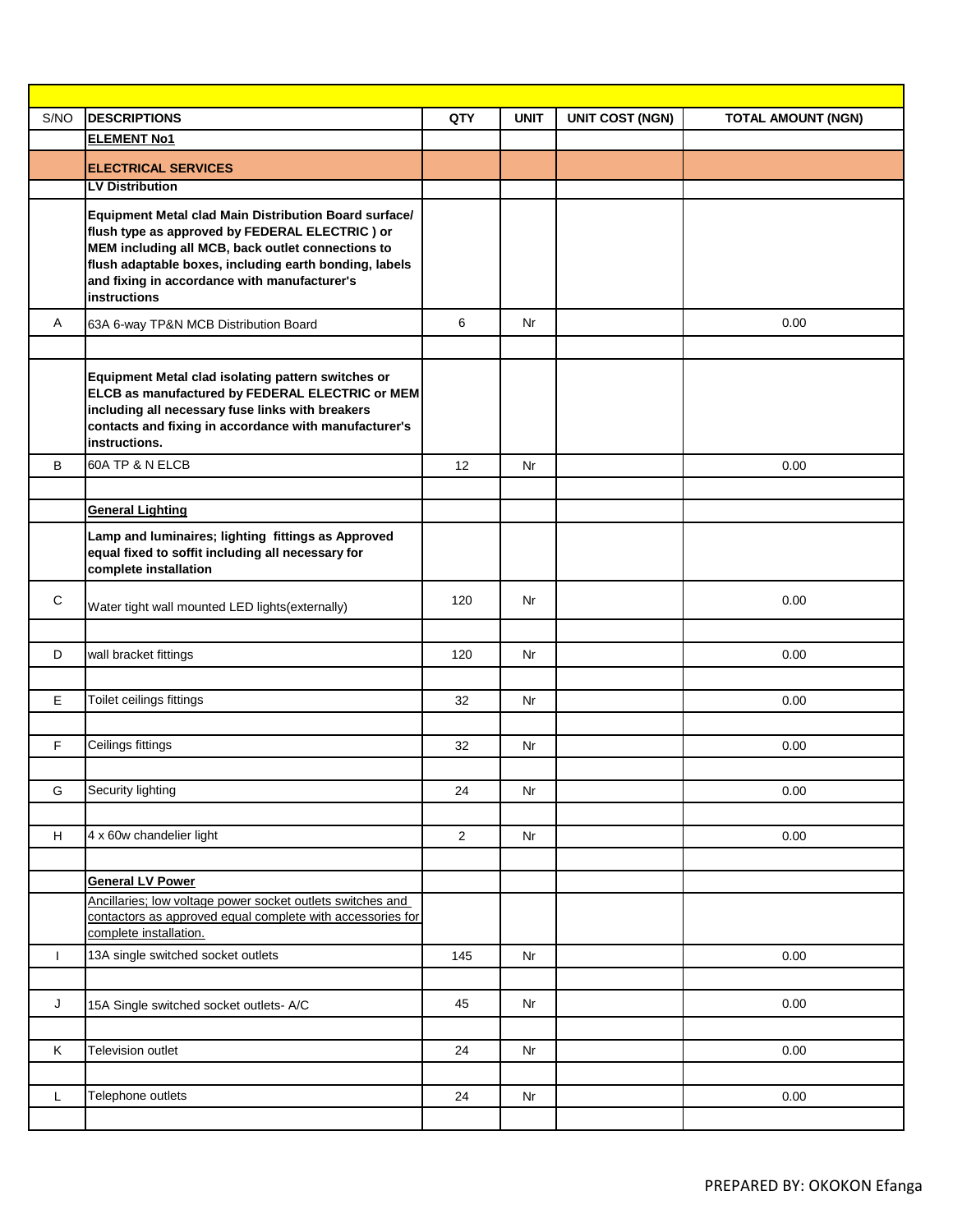| M  | 45A Cooker control unit with neon indicators                                                                                                                                                                                                                 | $\overline{4}$ | Nr | 0.00 |
|----|--------------------------------------------------------------------------------------------------------------------------------------------------------------------------------------------------------------------------------------------------------------|----------------|----|------|
|    |                                                                                                                                                                                                                                                              |                |    |      |
|    | <b>Carried to collections</b>                                                                                                                                                                                                                                |                |    | 0.00 |
|    |                                                                                                                                                                                                                                                              |                |    |      |
|    | <b>Conduit and cable trunking</b>                                                                                                                                                                                                                            |                |    |      |
|    | Conduit; straight PVC pipe with flange joints in Chases/<br>Floor Screeds with and including conduit boxes,<br>Knock-out, brushes, couplers, bends, reducers, cutting<br>and other necessary accessories, rates including<br>making good surfaces disturbed. |                |    |      |
| Α  | 20mm Diameter                                                                                                                                                                                                                                                | 7520           | m  | 0.00 |
|    |                                                                                                                                                                                                                                                              |                |    |      |
| B  | 25mm Diameter                                                                                                                                                                                                                                                | 1250           | m  | 0.00 |
|    |                                                                                                                                                                                                                                                              |                |    |      |
| C  | 50mm diameter                                                                                                                                                                                                                                                | 90             | m  | 0.00 |
|    |                                                                                                                                                                                                                                                              |                |    |      |
|    | <b>HV/LV Cable and wiring</b>                                                                                                                                                                                                                                |                |    |      |
|    | Cables; PVC insulated cable as Approved equal drawn<br>into conduits or ducts or laid down into trunking or laid<br>in trenches including cable loops, terminations, glands<br>and all other accessories                                                     |                |    |      |
| D  | 4 x 16mm <sup>2</sup> single core Pvc/Pvc copper cable                                                                                                                                                                                                       | 280            | m  | 0.00 |
|    |                                                                                                                                                                                                                                                              |                |    |      |
| E  | 3 x 6mm <sup>2</sup> single core Pvc/Pvc copper cable                                                                                                                                                                                                        | 180            | m  | 0.00 |
|    |                                                                                                                                                                                                                                                              |                |    |      |
| F. | 3 x 4mm <sup>2</sup> single core Pvc/Pvc copper cable                                                                                                                                                                                                        | 6000           | m  | 0.00 |
|    |                                                                                                                                                                                                                                                              |                |    |      |
| G  | 3 x 2.5mm <sup>2</sup> single core Pvc/Pvc copper cable                                                                                                                                                                                                      | 5500           | m  | 0.00 |
|    |                                                                                                                                                                                                                                                              |                |    |      |
| H  | 3 x 1.5mm <sup>2</sup> single core Pvc/Pvc copper cable                                                                                                                                                                                                      | 6400           | m  | 0.00 |
|    |                                                                                                                                                                                                                                                              |                |    |      |
| ı  | Co-axial cable                                                                                                                                                                                                                                               | 1210           | m  | 0.00 |
|    |                                                                                                                                                                                                                                                              |                |    |      |
| J  | <b>Television cables</b>                                                                                                                                                                                                                                     | 2000           | m  | 0.00 |
|    |                                                                                                                                                                                                                                                              |                |    |      |
|    | <b>Accessories for Electrical services</b>                                                                                                                                                                                                                   |                |    |      |
|    |                                                                                                                                                                                                                                                              |                |    |      |
|    | Accessories as Approved by Engineer including steel<br>knock-out boxes fixed to form complete installation                                                                                                                                                   |                |    |      |
| Κ  | 5A 1 gang 1 way switch                                                                                                                                                                                                                                       | 32             | Nr | 0.00 |
|    |                                                                                                                                                                                                                                                              |                |    |      |
| L  | 5A 1 gang 2 way switch                                                                                                                                                                                                                                       | 35             | Nr | 0.00 |
|    |                                                                                                                                                                                                                                                              |                |    |      |
| M  | Water heater wall switch with neon indicator                                                                                                                                                                                                                 | 8              | Nr | 0.00 |
|    | <b>Earthing and bonding</b>                                                                                                                                                                                                                                  |                |    |      |